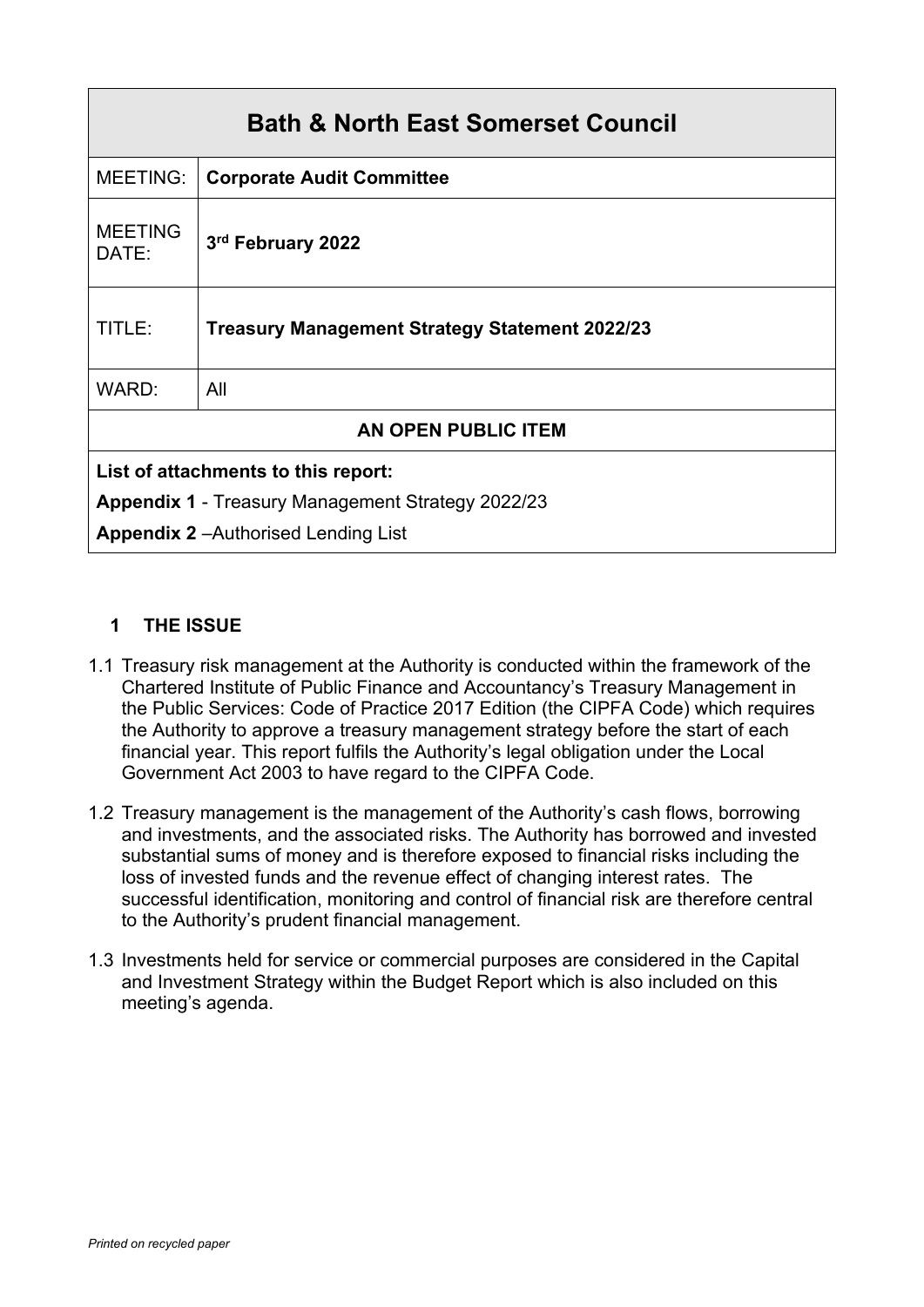#### **2 RECOMMENDATIONS**

The Corporate Audit Committee agrees to;

- 2.1 Recommend the actions proposed within the Treasury Management Strategy Statement (**Appendix 1**) to February Council.
- 2.2 Note the Treasury Management Indicators detailed in **Appendix 1**.

### **3 THE REPORT**

#### **Background**

- 3.1 The Local Government Act 2003 requires the Council to 'have regard to' the Prudential Code and to set Treasury Indicators for the next three years to ensure that the Council's capital investment plans are affordable, prudent and sustainable.
- 3.2 The Act therefore requires the Council to set out its treasury strategy for borrowing and to prepare a Treasury Management Strategy; this sets out the Council's policies for managing its investments and for giving priority to the security and liquidity of those investments.
- 3.3 The suggested strategy for 2022/23 in respect of the following aspects of the treasury management function is based on the Treasury Officers' views on interest rates, supplemented with leading market forecasts provided by the Council's treasury advisor, Arlingclose.

The strategy covers:

| Treasury limits in force which will limit the treasury risk and activities of the<br>Council; |
|-----------------------------------------------------------------------------------------------|
| Treasury Management Indicators;                                                               |
| The current treasury position;                                                                |
| The borrowing requirement;                                                                    |
| Prospects for interest rates;                                                                 |
| The borrowing strategy;                                                                       |
| The investment strategy.                                                                      |

3.4 Treasury risk management at the Authority is conducted within the framework of the Chartered Institute of Public Finance and Accountancy's Treasury Management in the Public Services: Code of Practice 2017 Edition (the CIPFA Code). This requires the Treasury Management Strategy and policies to be scrutinised by an individual / group of individuals or committee, and the Corporate Audit Committee have been nominated by Council to carry out this function.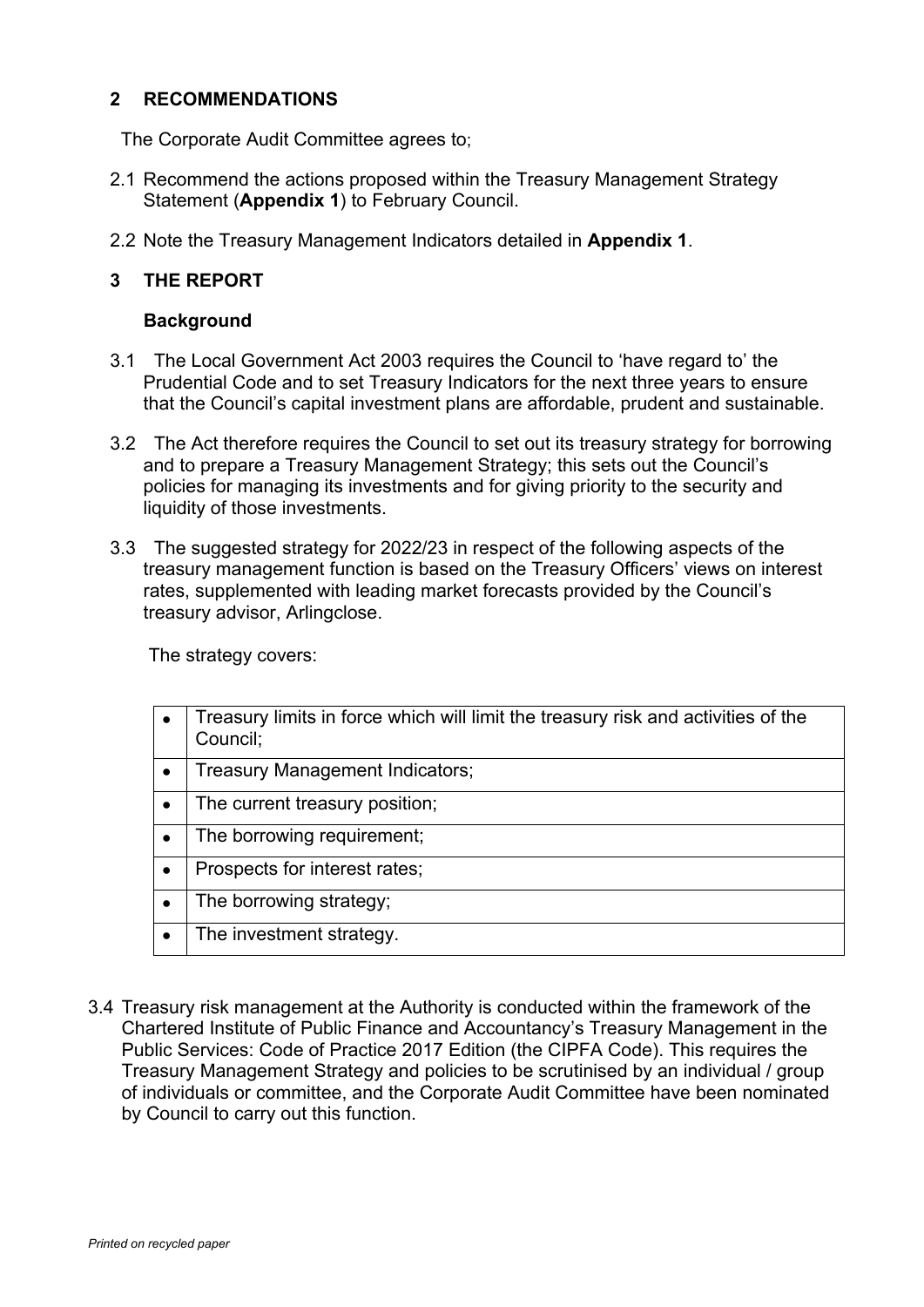### **2022/23 Treasury Management Strategy Statement**

- 3.5 The Strategy Statement for 2021/22 set Treasury Indicators for 2021/22 2023/24, which included a forecast for total borrowing requirement at the end of 2021/22 of £438 million. At the end of December 2021, actual external borrowing was at £220.8 million, with no further borrowing anticipated this financial year due to the temporary high level of cash balances. The level of borrowing is in line with the policy of utilising internal cash to reduce net borrowing costs and investment counterparty risk.
- 3.6 The proposed Treasury Management Strategy is attached as **Appendix 1** and includes the Treasury Management Indicators required by the Treasury Management Code.
- 3.7 Although the indicators provide for a maximum level of total borrowing, this should by no means be taken as a recommended level of borrowing as each year affordability needs to be taken into account together with other changes in circumstances, for example revenue pressures, levels and timing of capital receipts, changes to capital projects spend profiles, and levels of internal cash balances.
- 3.8 The Budget Report, which is also on the agenda, includes appropriate provision for the revenue costs of the capital programme in accordance with this Treasury Management Strategy.
- 3.9 **Appendix 1** also details the Council's current portfolio position as at 31st December 2021, which shows after the netting off of the £82.9 million investments, the Council's net debt position was £137.9 million.
- 3.10 The Treasury Investment Strategy section of **Appendix 1** sets 'outer limits' for treasury management operations. While the strategy uses credit ratings in a "mechanistic" way to rule out counterparties, in operating within the policy, officers complement this with the use of other financial information when making investment decisions, for example Credit Default Swap (CDS) prices, Individual Ratings, and the financial press. This has been the case in previous years, which has protected the Council against losses of investment, for example in Icelandic banks.
- 3.11 The Counterparty listing in **Appendix 2** includes credit ratings from three agencies, as well as a sovereign rating for each country. Counterparties who now meet the minimum criteria as recommended in **Appendix 1** as at 31st December 2021 are included in the listing in **Appendix 2**.
- 3.12 The Council has met the conditions to opt up to MiFID II professional status and intends for this to continue in 2022/23 in order to continue to have access to products including money market funds, pooled funds, treasury bills, bonds, shares and to continue to receive the same level of support from our treasury management advisors.

## **4 STATUTORY CONSIDERATIONS**

4.1 This report fulfils the Authority's legal obligation under the Local Government Act 2003 to have regard to the CIPFA Code.

## **5 RESOURCE IMPLICATIONS (FINANCE, PROPERTY, PEOPLE)**

5.1 The resource implications are included in the report and appendices.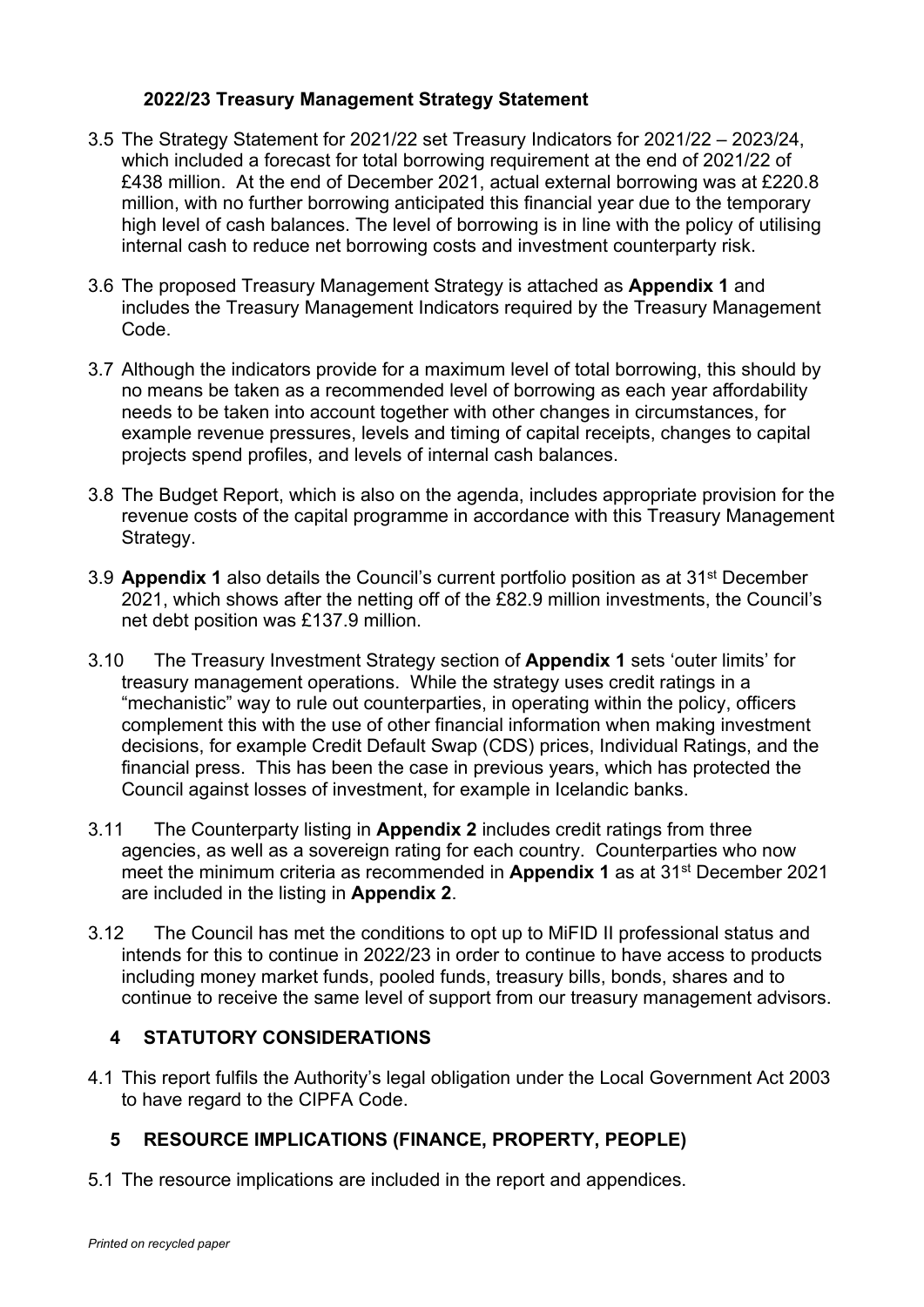## **6 RISK MANAGEMENT**

- 6.1 A risk assessment related to the issue and recommendations has been undertaken, in compliance with the Council's decision making risk management guidance.
- 6.2 The Council's lending & borrowing list is regularly reviewed during the financial year and credit ratings are monitored throughout the year. All lending/borrowing transactions are within approved limits and with approved institutions. Investment & Borrowing advice is provided by our Treasury Management consultants Arlingclose.
- 6.3 The 2017 edition of the CIPFA Treasury Management in the Public Services: Code of Practice requires the Council nominate a committee to be responsible for ensuring effective scrutiny of the Treasury Management Strategy and policies. The Corporate Audit Committee carries out this scrutiny.
- 6.4 In addition, the Council maintain a risk register for Treasury Management activities, which is regularly reviewed and updated where applicable during the year.

# **7 CLIMATE CHANGE**

7.1 The 2022/23 Treasury Management Strategy includes options for ESG (Environmental, Social and Corporate Governance) focussed investments.

# **8 OTHER OPTIONS CONSIDERED**

8.1 The Chief Financial Officer, having consulted the Cabinet Member for Economic Development & Resources, believes that the above strategy represents an appropriate balance between risk management and cost effectiveness. Some alternative strategies, with their financial and risk management implications, are the table below.

| <b>Alternative</b>                                                           | Impact on income<br>and expenditure                                                                | Impact on risk management                                                                                                                                    |
|------------------------------------------------------------------------------|----------------------------------------------------------------------------------------------------|--------------------------------------------------------------------------------------------------------------------------------------------------------------|
| Invest in a narrower<br>range of counterparties<br>and/or for shorter times. | Interest income will be<br>lower.                                                                  | Lower chance of losses from<br>credit related defaults, but any<br>such losses may be greater.                                                               |
| Invest in a wider range<br>of counterparties and/or<br>for longer times.     | Interest income will be<br>higher.                                                                 | Increased risk of losses from<br>credit related defaults, but any<br>such losses may be smaller.                                                             |
| Borrow additional sums<br>at long-term fixed<br>interest rates.              | Debt interest costs will<br>rise; this is unlikely to<br>be offset by higher<br>investment income. | Higher investment balance<br>leading to a higher impact in the<br>event of a default; however long-<br>term interest costs may be more<br>certain.           |
| Borrow short-term or<br>variable loans instead of<br>long-term fixed rates.  | Debt interest costs will<br>initially be lower.                                                    | Increases in debt interest costs<br>will be broadly offset by rising<br>investment income in the medium<br>term, but long-term costs may be<br>less certain. |
| Reduce level of<br>borrowing.                                                | Saving on debt interest<br>is likely to exceed lost<br>investment income.                          | Reduced investment balance<br>leading to a lower impact in the<br>event of a default; however long-<br>term interest costs may be less<br>certain.           |